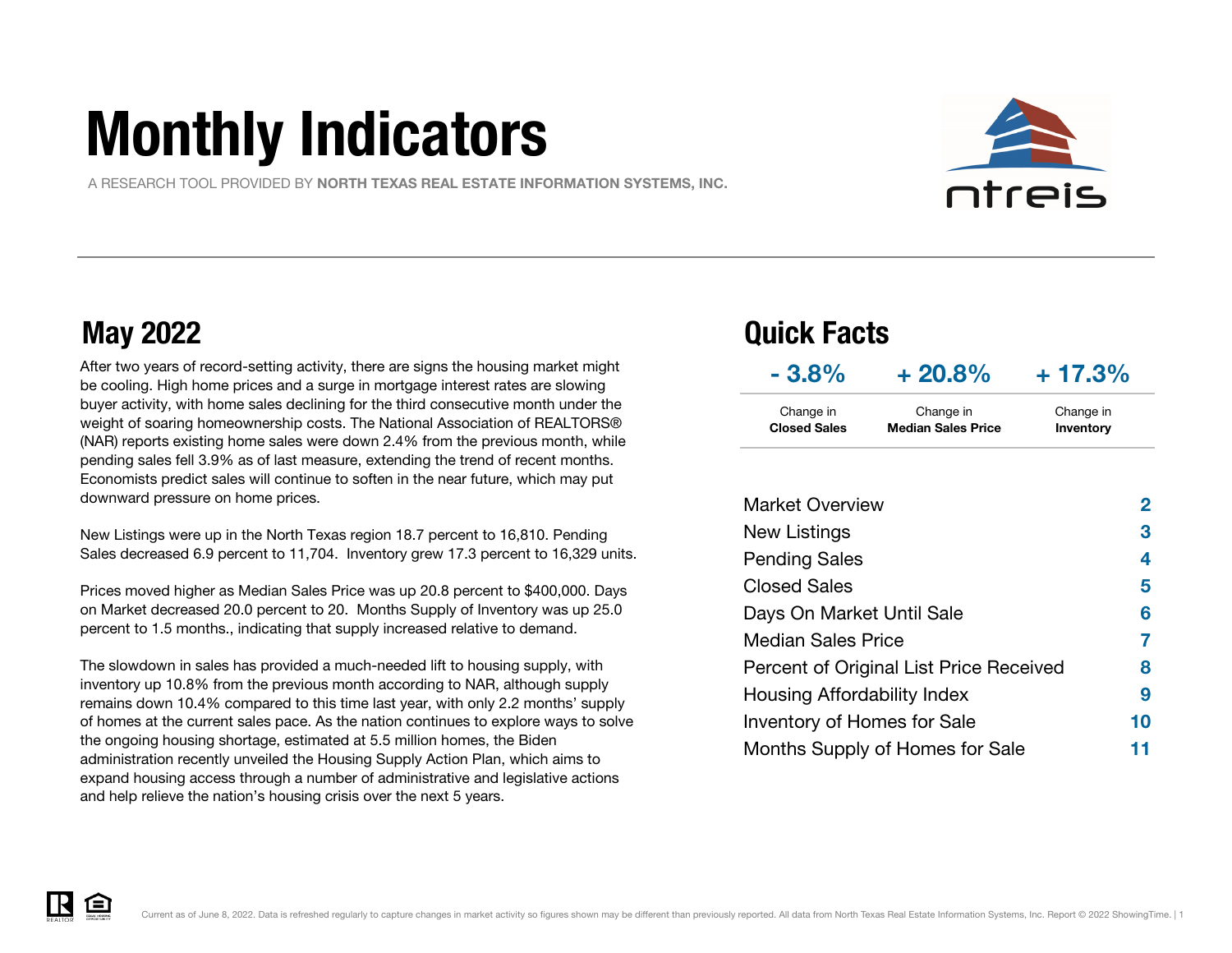### Market Overview

Key market metrics for the current month and year-to-date.



| <b>Key Metrics</b>                                       | <b>Historical Sparklines</b>       | 5-2021    | 5-2022    | $+/-$    |           | <b>YTD 2021 YTD 2022</b> | $+/-$    |
|----------------------------------------------------------|------------------------------------|-----------|-----------|----------|-----------|--------------------------|----------|
| <b>New Listings</b>                                      | 5-2020<br>$5 - 2021$<br>5-2022     | 14,163    | 16,810    | $+18.7%$ | 61,490    | 64,375                   | $+4.7%$  |
| <b>Pending Sales</b>                                     | 5-2021<br>5-2020<br>5-2022         | 12,566    | 11,704    | $-6.9%$  | 56,716    | 52,976                   | $-6.6%$  |
| <b>Closed Sales</b>                                      | $5 - 2021$<br>5-2022<br>5-2020     | 12,076    | 11,618    | $-3.8%$  | 50,868    | 49,792                   | $-2.1%$  |
| <b>Days on Market Until Sale</b>                         | $5 - 2021$<br>5-2020<br>5-2022     | 25        | 20        | $-20.0%$ | 34        | 25                       | $-26.5%$ |
| <b>Median Sales Price</b>                                | $5 - 2021$<br>5-2022<br>$5 - 2020$ | \$331,000 | \$400,000 | $+20.8%$ | \$245,990 | \$294,900                | + 19.9%  |
| <b>Percent of Original List Price</b><br><b>Received</b> | $5 - 2021$<br>5-2022<br>5-2020     | 102.1%    | 103.7%    | $+1.6%$  | 100.0%    | 102.6%                   | $+2.6%$  |
| <b>Housing Affordability Index</b>                       | 5-2020<br>$5 - 2021$<br>5-2022     | 120       | 77        | $-35.8%$ | 129       | 83                       | $-35.7%$ |
| <b>Inventory of Homes for Sale</b>                       | $5 - 2022$<br>5-2020<br>$5 - 2021$ | 13,918    | 16,329    | $+17.3%$ |           |                          |          |
| <b>Months Supply of Homes for</b><br><b>Sale</b>         | 5-2020<br>5-2021<br>5-2022         | 1.2       | 1.5       | $+25.0%$ |           |                          |          |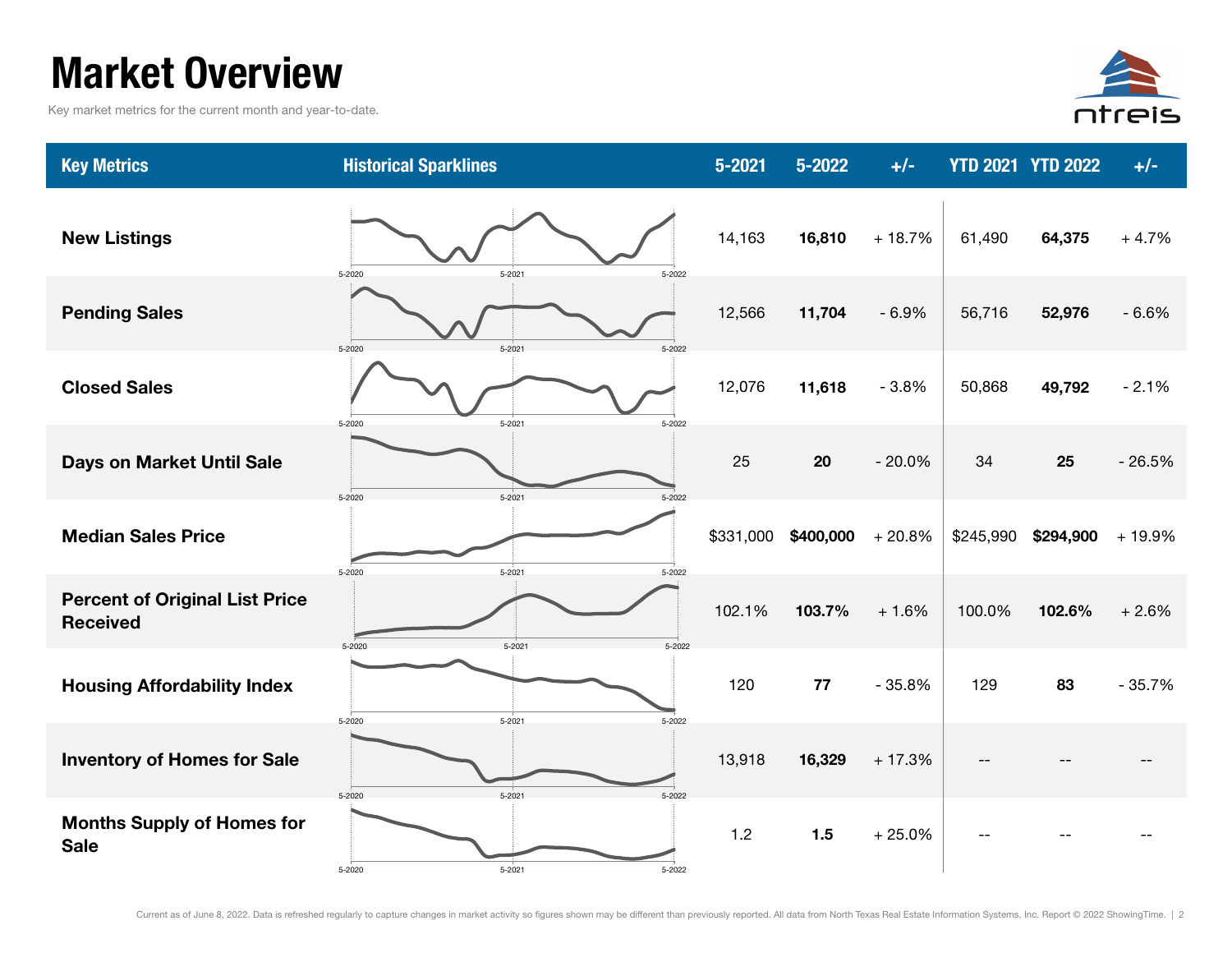### New Listings

A count of the properties that have been newly listed on the market in a given month.





#### Historical New Listings

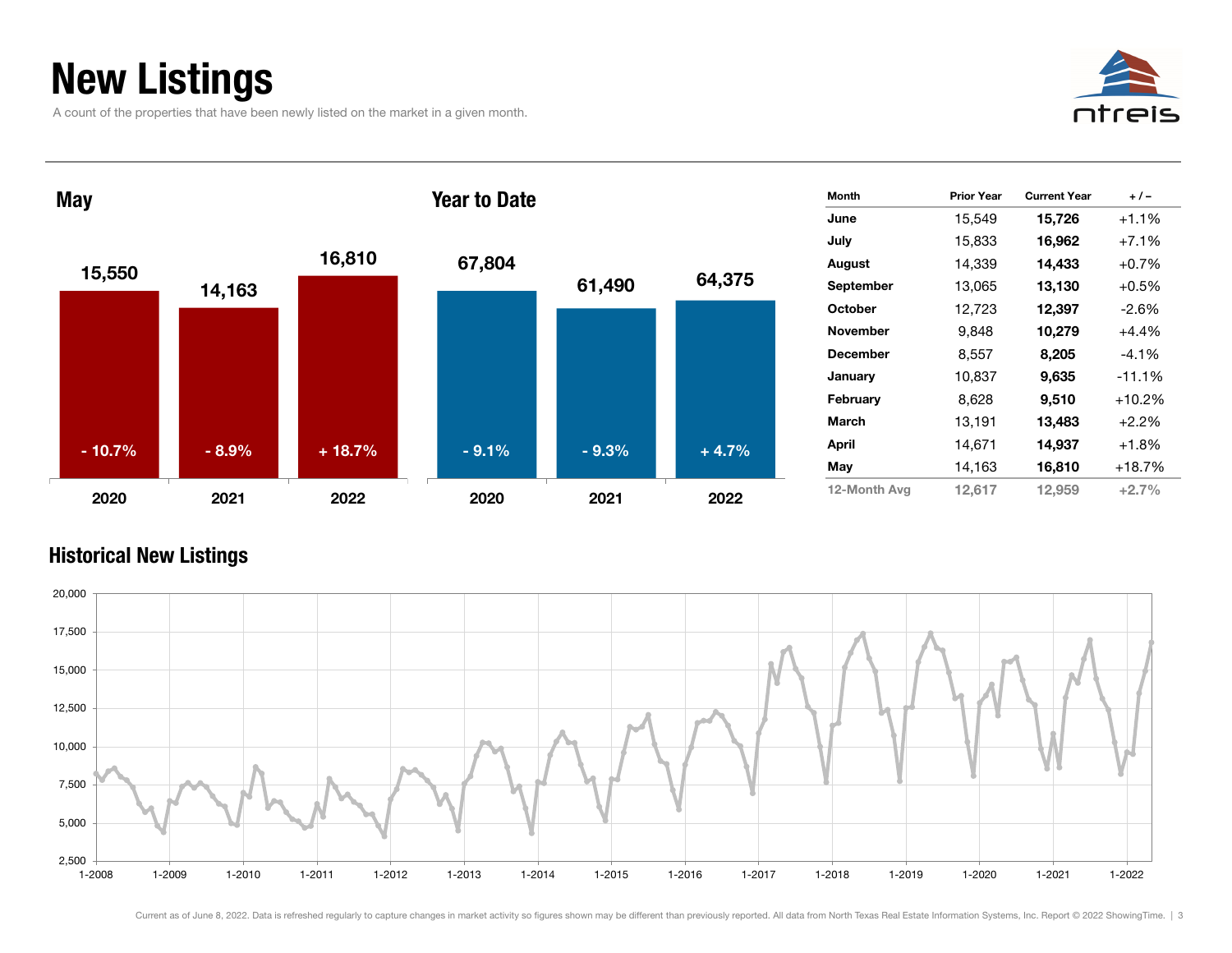### Pending Sales

A count of the properties on which offers have been accepted in a given month.





#### Historical Pending Sales

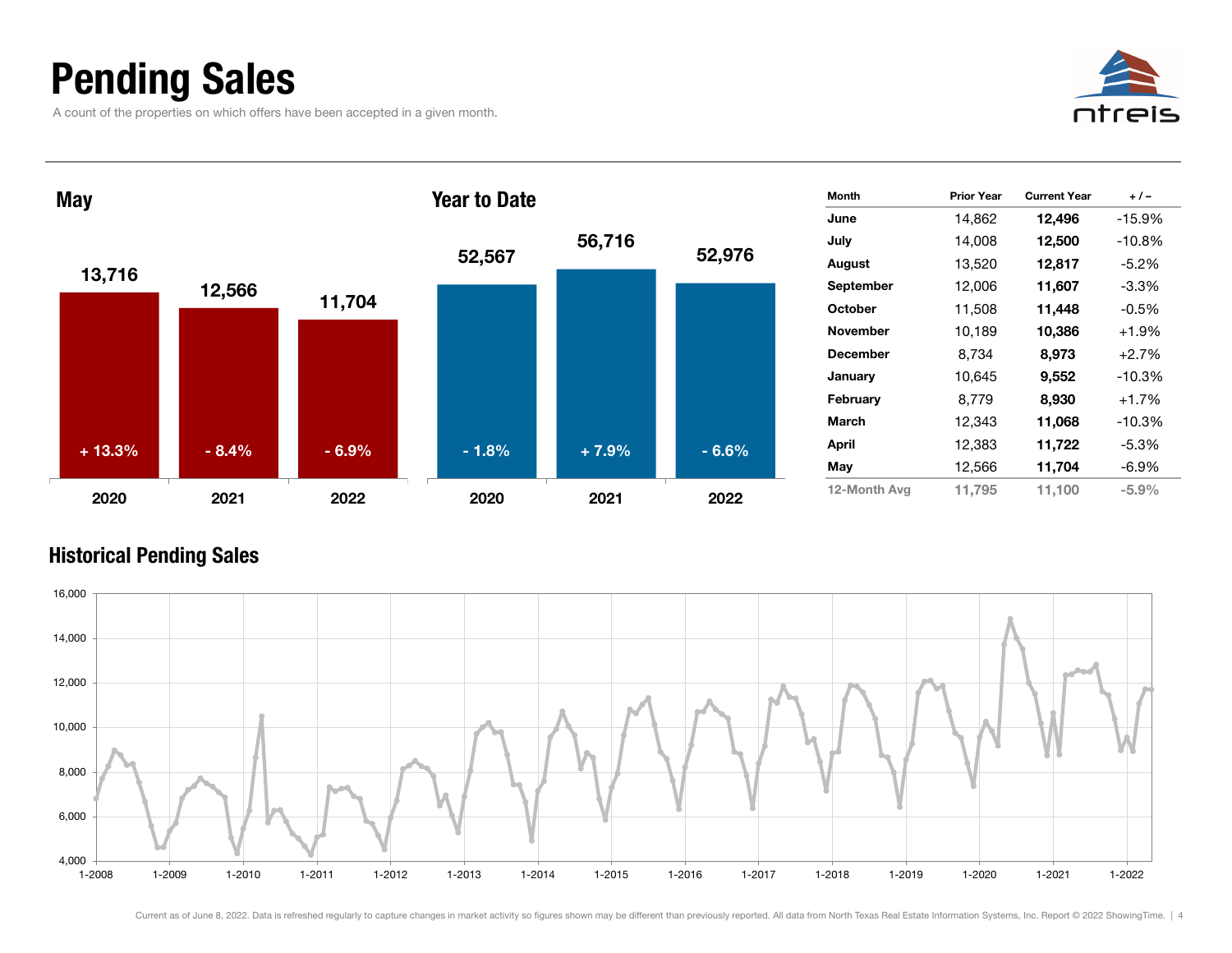### Closed Sales

A count of the actual sales that closed in a given month.





#### Historical Closed Sales

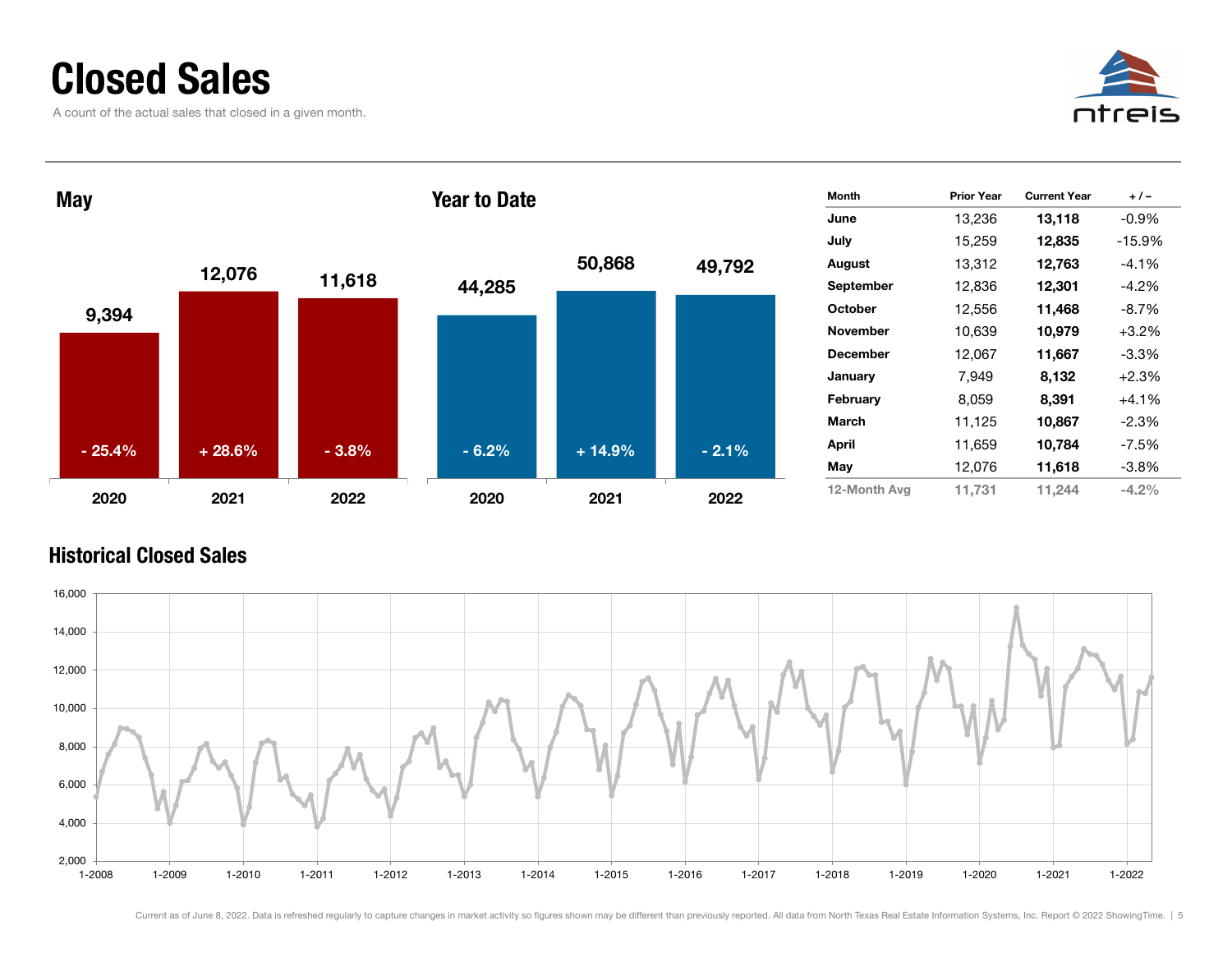### Days on Market Until Sale

Average number of days between when a property is listed and when an offer is accepted in a given month.





| Month           | <b>Prior Year</b> | <b>Current Year</b> | $+/-$     |
|-----------------|-------------------|---------------------|-----------|
| June            | 52                | 21                  | -59.6%    |
| July            | 49                | 20                  | -59.2%    |
| August          | 45                | 20                  | $-55.6%$  |
| September       | 44                | 22                  | -50.0%    |
| <b>October</b>  | 42                | 24                  | $-42.9%$  |
| <b>November</b> | 41                | 27                  | $-34.1%$  |
| <b>December</b> | 42                | 28                  | -33.3%    |
| January         | 44                | 30                  | $-31.8%$  |
| February        | 42                | 28                  | $-33.3%$  |
| <b>March</b>    | 37                | 27                  | $-27.0%$  |
| April           | 28                | 22                  | $-21.4%$  |
| May             | 25                | 20                  | $-20.0\%$ |
| 12-Month Avg*   | 46                | 30                  | $-34.8%$  |

\* Days on Market for all properties from June 2021 through May 2022. This is not the average of the individual figures above.



#### Historical Days on Market Until Sale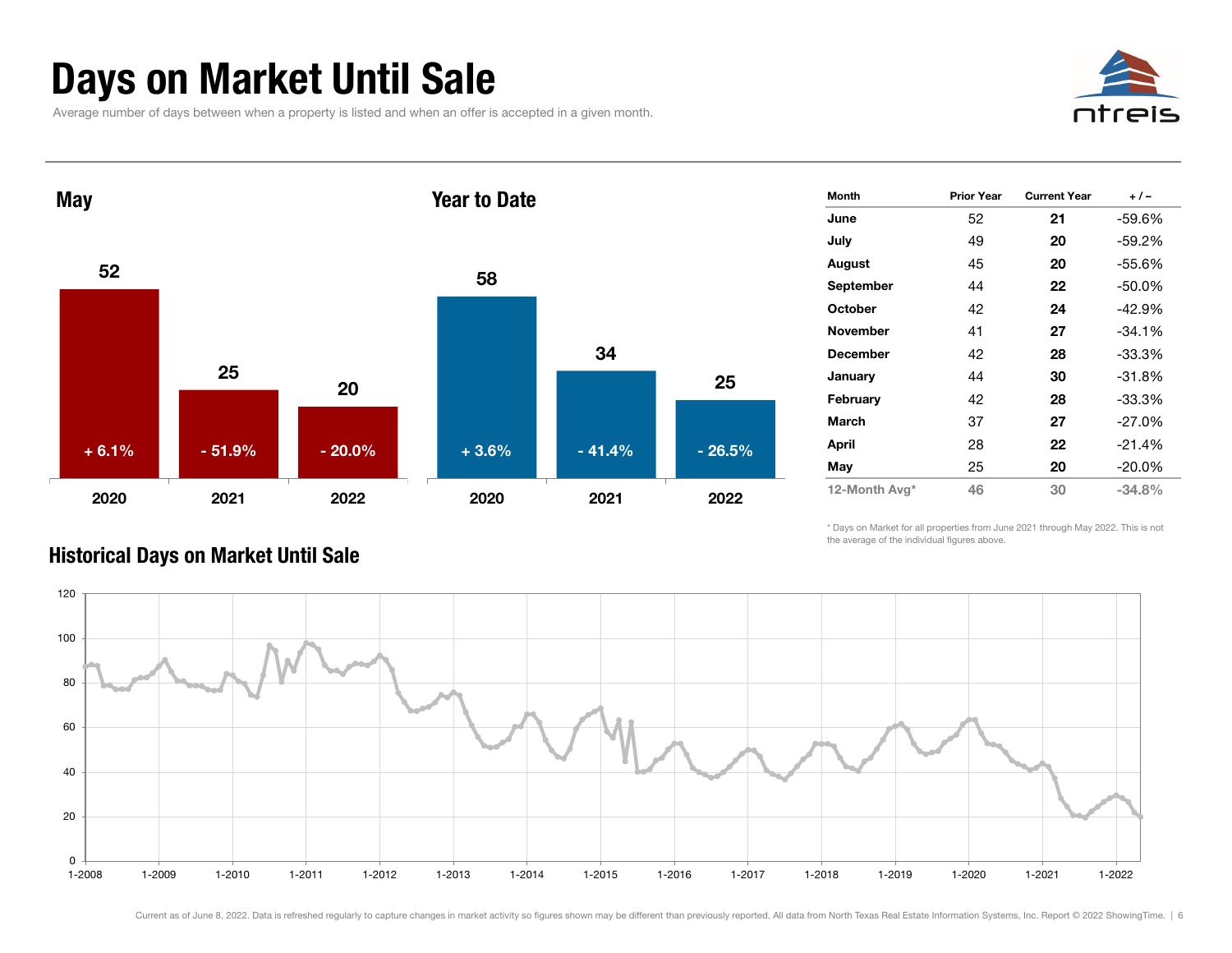### Median Sales Price

Point at which half of the sales sold for more and half sold for less, not accounting for seller concessions, in a given month.



**May** 

#### Year to Date



| Month           | <b>Prior Year</b> | <b>Current Year</b> | + / -    |
|-----------------|-------------------|---------------------|----------|
| June            | \$279,000         | \$338,285           | $+21.2%$ |
| July            | \$285,530         | \$335,000           | +17.3%   |
| August          | \$285,000         | \$335,000           | +17.5%   |
| September       | \$283,500         | \$335,000           | +18.2%   |
| October         | \$290,000         | \$335,000           | +15.5%   |
| <b>November</b> | \$287,620         | \$337,500           | +17.3%   |
| <b>December</b> | \$290,000         | \$345,000           | +19.0%   |
| January         | \$280,000         | \$340,000           | $+21.4%$ |
| February        | \$298,500         | \$355,000           | +18.9%   |
| March           | \$302,000         | \$367,965           | $+21.8%$ |
| April           | \$315,000         | \$389,000           | $+23.5%$ |
| May             | \$331,000         | \$400,000           | $+20.8%$ |
| 12-Month Avg*   | \$240,000         | \$286,000           | $+19.2%$ |

\* Median Sales Price for all properties from June 2021 through May 2022. This is not the average of the individual figures above.



#### Historical Median Sales Price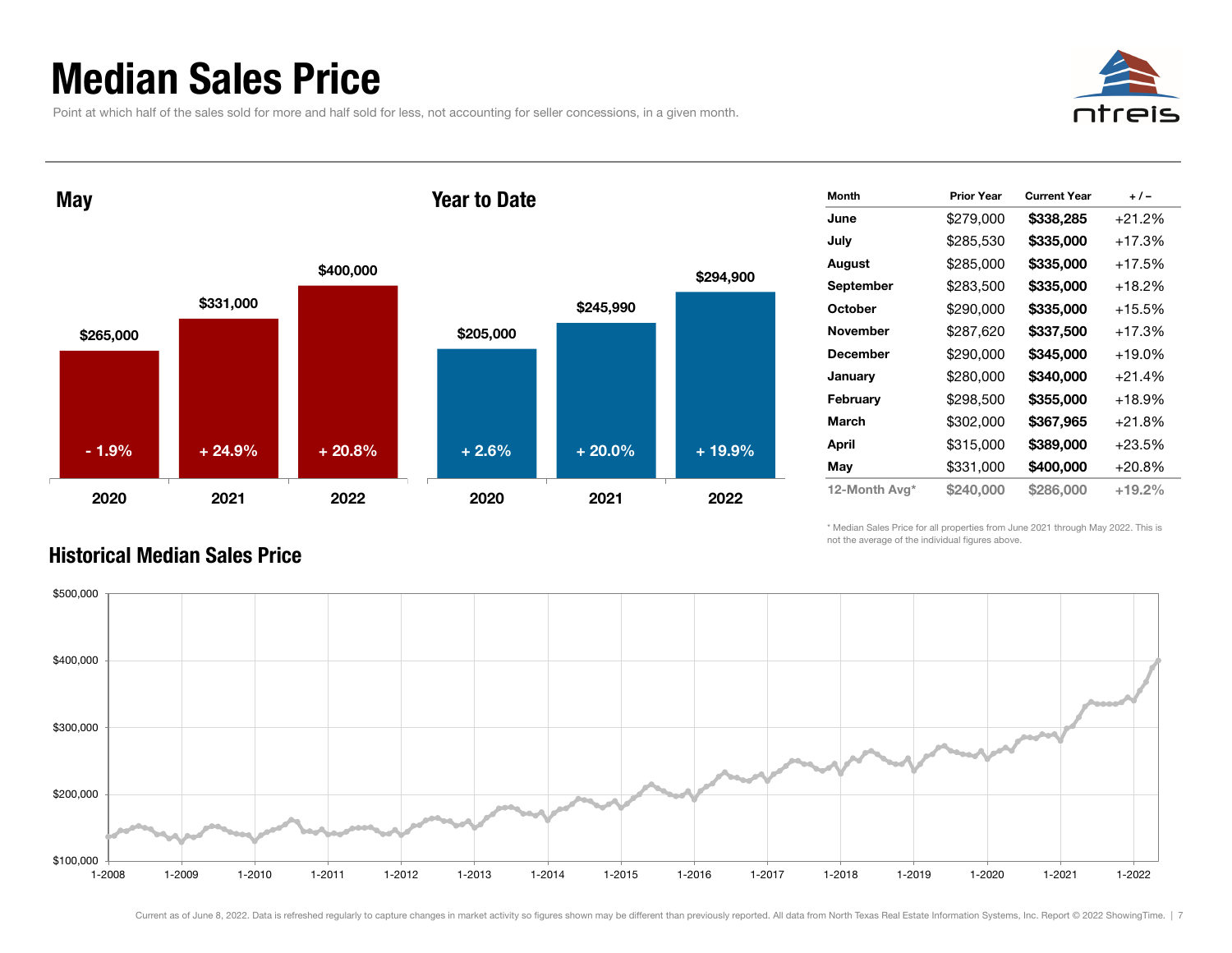### Percent of Original List Price Received

Percentage found when dividing a property's sales price by its original list price, then taking the average for all properties sold in a given month, not accounting for seller concessions.



**May** 

#### Year to Date



| <b>Month</b>    | <b>Prior Year</b> | <b>Current Year</b> | $+/-$   |
|-----------------|-------------------|---------------------|---------|
| June            | 96.9%             | 102.6%              | $+5.9%$ |
| July            | 97.1%             | 102.1%              | $+5.1%$ |
| August          | 97.3%             | 101.2%              | +4.0%   |
| September       | 97.5%             | 100.0%              | $+2.6%$ |
| <b>October</b>  | 97.5%             | 99.7%               | $+2.3%$ |
| <b>November</b> | 97.6%             | 99.8%               | $+2.3%$ |
| <b>December</b> | 97.6%             | 99.8%               | +2.3%   |
| January         | 97.7%             | 100.0%              | $+2.4%$ |
| February        | 98.5%             | 101.4%              | $+2.9%$ |
| March           | 99.4%             | 103.0%              | +3.6%   |
| April           | 101.0%            | 103.9%              | $+2.9%$ |
| May             | 102.1%            | 103.7%              | +1.6%   |
| 12-Month Avg*   | 97.9%             | 100.3%              | $+2.5%$ |

\* Pct. of Orig. Price Received for all properties from June 2021 through May 2022. This is not the average of the individual figures above.



### Historical Percent of Original List Price Received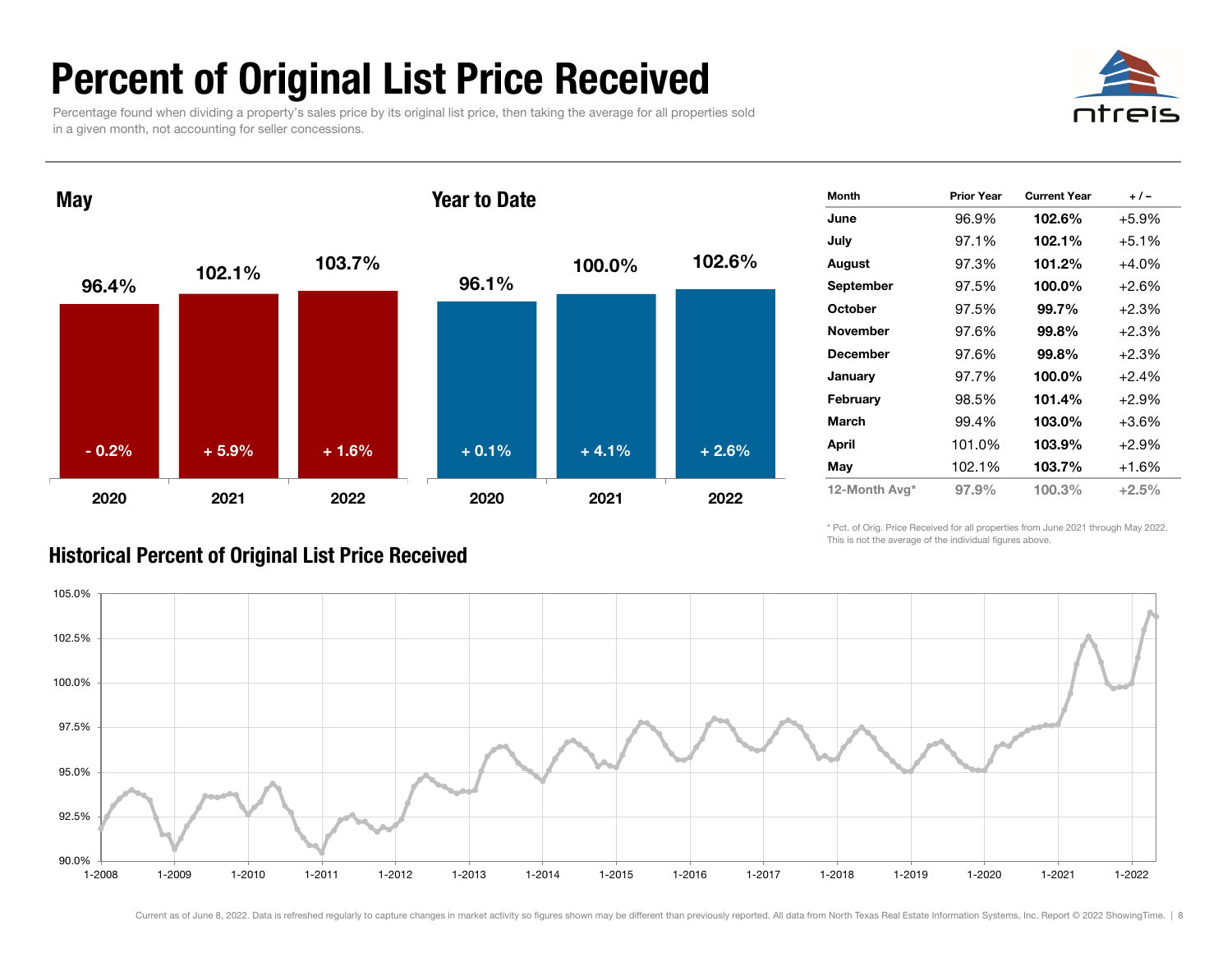## Housing Affordability Index

This index measures housing affordability for the region. For example, an index of 120 means the median household income is 120% of what is necessary to qualify for the median-priced home under prevailing interest rates. A higher number means greater affordability.





| Month           | <b>Prior Year</b> | <b>Current Year</b> | $+/-$    |
|-----------------|-------------------|---------------------|----------|
| June            | 137               | 117                 | $-14.6%$ |
| July            | 136               | 120                 | $-11.8%$ |
| August          | 137               | 117                 | $-14.6%$ |
| September       | 139               | 116                 | $-16.5%$ |
| <b>October</b>  | 136               | 116                 | $-14.7%$ |
| <b>November</b> | 138               | 119                 | $-13.8%$ |
| <b>December</b> | 138               | 110                 | $-20.3%$ |
| January         | 145               | 108                 | -25.5%   |
| February        | 135               | 102                 | $-24.4%$ |
| March           | 130               | 90                  | $-30.8%$ |
| April           | 125               | 79                  | $-36.8%$ |
| May             | 120               | 77                  | $-35.8%$ |
| 12-Month Ava    | 135               | 106                 | $-21.5%$ |

#### Historical Housing Affordability Inde x

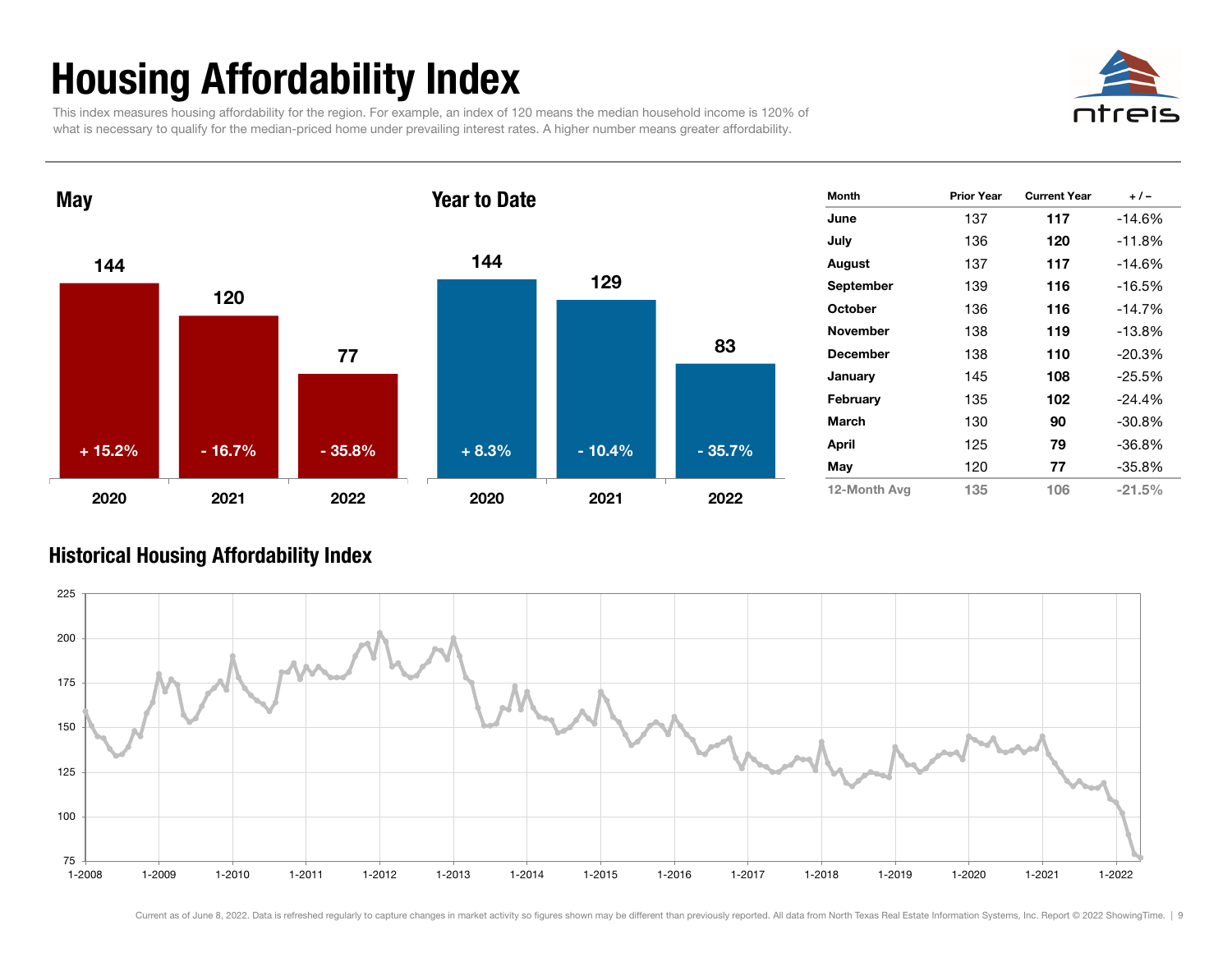### Inventory of Homes for Sale

The number of properties available for sale in active status at the end of a given month.





#### Historical Inventory of Homes for Sale